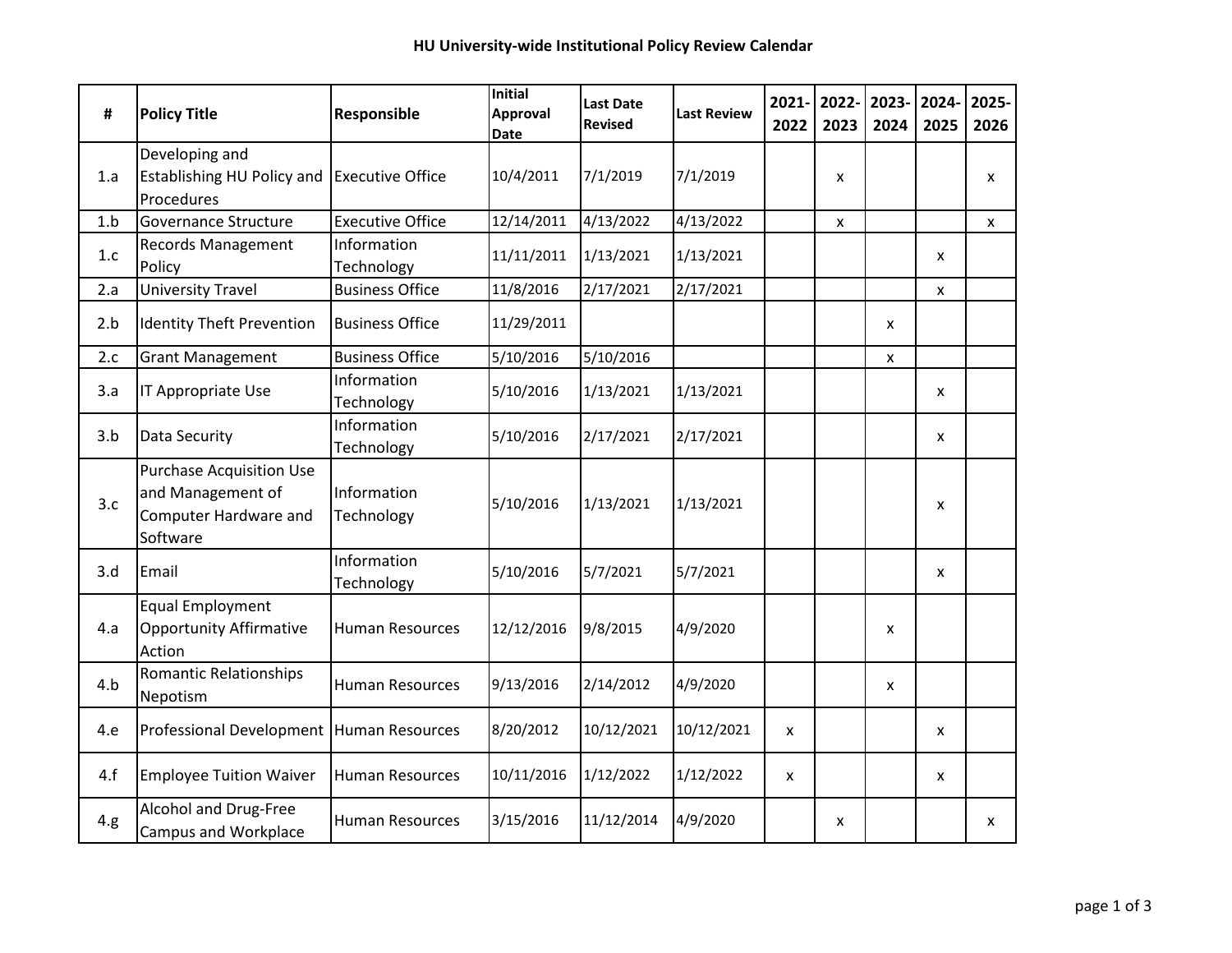| #    | <b>Policy Title</b>                                                                       | Responsible                                          | <b>Initial</b><br>Approval<br><b>Date</b> | <b>Last Date</b><br><b>Revised</b> | <b>Last Review</b> | $2021 -$<br>2022 | 2022-<br>2023             | 2023- 2024-<br>2024 | 2025         | 2025-<br>2026 |
|------|-------------------------------------------------------------------------------------------|------------------------------------------------------|-------------------------------------------|------------------------------------|--------------------|------------------|---------------------------|---------------------|--------------|---------------|
| 4.h  | Anti Harassment - Anti<br>Discrimination                                                  | <b>Human Resources</b>                               | 9/8/2015                                  | 9/8/2015                           | 4/9/2020           |                  | X                         |                     |              | X             |
| 4.i  | Smoking                                                                                   | <b>Human Resources</b>                               | 2/11/2014                                 | 2/11/2014                          | 4/9/2020           |                  | X                         |                     |              | $\mathsf{x}$  |
| 4.j  | <b>Telework Policy</b>                                                                    | <b>Executive Office</b>                              | 5/12/2021                                 | 5/12/2021                          | 5/21/2021          |                  |                           | X                   |              |               |
| 5.a  | Access and<br><b>Accommodations (ADA-</b><br>504) for Persons with<br><b>Disabilities</b> | <b>Student Affairs and</b><br><b>Human Resources</b> | 10/11/2016                                | 10/14/2020                         | 10/14/2020         |                  | X                         |                     |              | x             |
| 5.b  | Development of New<br><b>Academic Programs</b>                                            | <b>Academic Affairs</b>                              | 11/13/2012                                | 1/1/2000                           |                    |                  |                           | x                   |              |               |
| 5.c  | Heritage University Library Academic Affairs                                              |                                                      | 10/11/2016                                | 10/1/2016                          |                    |                  |                           | X                   |              |               |
| 5.d  | <b>Intellectual Property</b>                                                              | <b>Academic Affairs</b>                              | 4/24/2012                                 | 4/24/2012                          |                    |                  |                           | X                   |              |               |
| 5.e  | <b>Copyright Compliance</b>                                                               | <b>Academic Affairs</b>                              | 4/24/2012                                 |                                    |                    |                  |                           |                     | X            |               |
| 5.f  | <b>Credit Hour Policy</b>                                                                 | <b>Academic Affairs</b>                              | 12/10/2013                                | 11/12/2013                         |                    |                  |                           |                     | $\mathsf{x}$ |               |
| 5.g. | <b>Family Educational Rights</b><br>and Privacy Act FERPA                                 | Registar's Office                                    | 10/8/2013                                 | 9/10/2013                          |                    |                  |                           | x                   |              |               |
| 6.a  | Use of University Name<br>and Logo                                                        | <b>Marketing Office</b>                              | 3/15/2016                                 | 10/14/2020                         | 10/14/2020         |                  |                           | X                   |              |               |
| 6.b  | <b>Communications Policy</b>                                                              | <b>Marketing Office</b>                              | 3/15/2016                                 | 10/14/2020                         | 10/14/2020         |                  |                           | X                   |              |               |
| 6.c  | Dealing with the News<br>Media                                                            | <b>Marketing Office</b>                              | 3/15/2016                                 | 10/14/2020                         | 10/12/2021         | $\mathsf{x}$     |                           |                     | $\mathsf{x}$ |               |
| 6.d  | Social Media Policy                                                                       | <b>Marketing Office</b>                              | 3/15/2016                                 | 10/12/2021                         | 10/12/2021         | $\mathsf{x}$     |                           |                     | X            |               |
| 6.e  | <b>Website Policy</b>                                                                     | <b>Marketing Office</b>                              | 5/10/2016                                 | 10/14/2020                         | 10/14/2020         |                  | $\pmb{\mathsf{X}}$        |                     |              | X             |
| 6.f  | Fundraising                                                                               | <b>Advancement Office</b>                            | 5/10/2016                                 | 10/14/2020                         | 10/14/2020         |                  |                           | X                   |              |               |
| 6.g. | <b>Accepting Gifts for</b><br><b>Heritage University</b>                                  | <b>Advancement Office</b>                            | 5/10/2016                                 | 5/10/2016                          | 10/12/2021         | X                |                           |                     | X            |               |
| 6.h  | Donor and Alumni<br>Information                                                           | <b>Advancement Office</b>                            | 5/12/2016                                 | 10/14/2020                         | 10/14/2020         |                  | $\boldsymbol{\mathsf{x}}$ |                     |              | X             |
| 6.i  | Non-Solicitation Policy                                                                   | <b>Marketing Office</b>                              | 4/10/2019                                 | 4/10/2019                          | 4/10/2019          |                  | X                         |                     |              | X             |